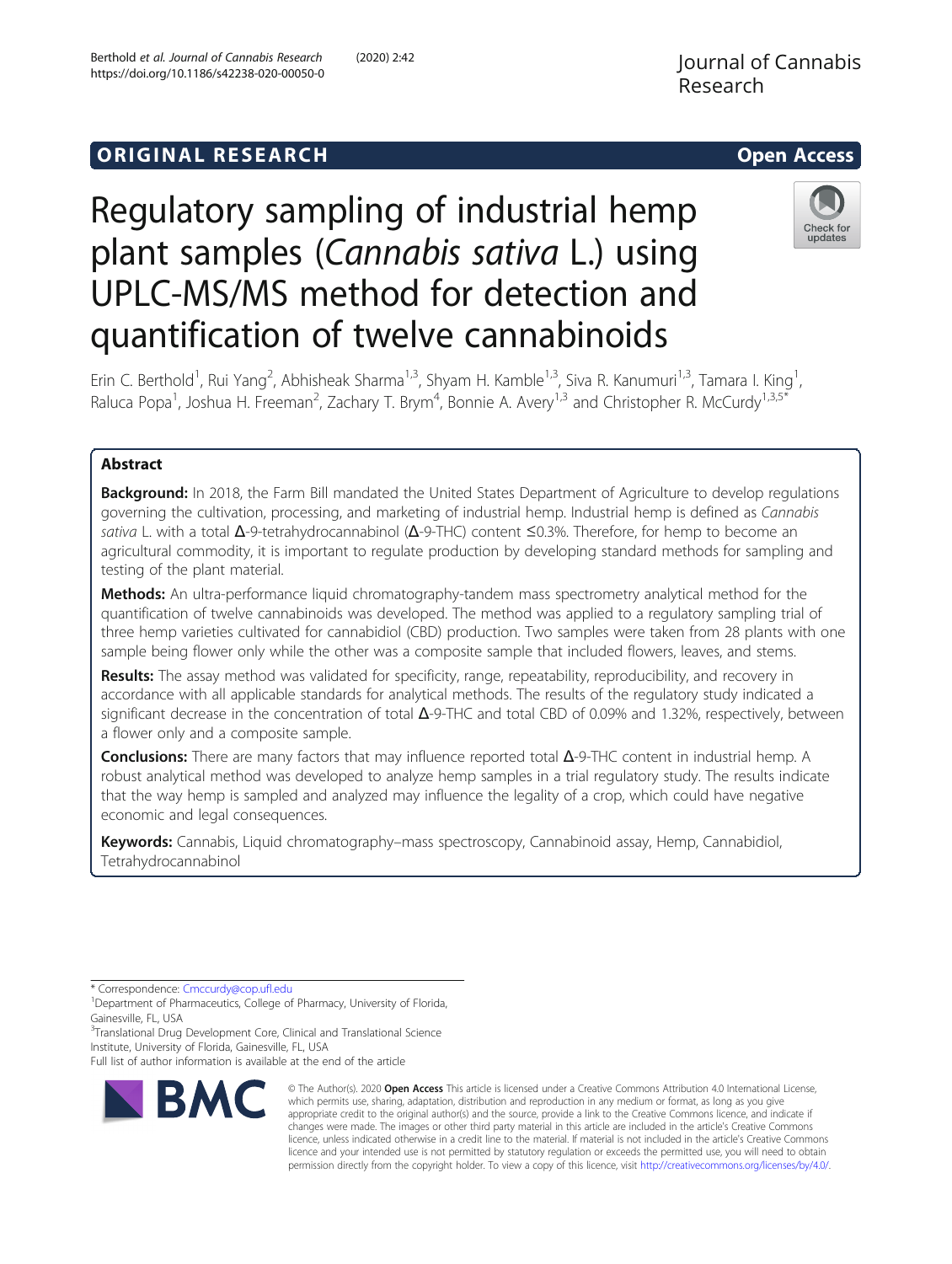## Introduction

Cannabis sativa L. is a source of one of the oldest known drugs in the world, cannabis, and one of the oldest known crops, industrial hemp, having been found in tombs dating back to 8000 BC (Deiana et al. [2012](#page-10-0)). The biologically active compounds in the plant are called cannabinoids, of which over one hundred have been identified to date (Hanus [2009\)](#page-10-0). Being morphologically and taxonomically similar, the only characteristic that legally distinguishes industrial hemp from cannabis is the concentration of the main psychoactive component, Δ-9-tetrahydrocannabinol (Δ-9-THC), in the plant.

Regulations for sampling and testing of industrial hemp to determine total THC content are being developed. Industrial hemp was removed from the statutory definition of cannabis if the total THC content does not exceed 0.3% on a dry weight basis (Agricultural Improvement Act of 2018 [2018\)](#page-10-0). Total THC is defined by the following formula:

$$
Total\ THC = \text{Concentration}_{\Delta-\Theta-\text{THC}} + (\text{Concentration}_{\Delta-\Theta-\text{THCA}*0.877})
$$

Δ-9-Tetrahydrocannabinolic acid (THCA) is the molecular precursor to  $\Delta$ -9-THC. When the plant material is exposed to heat, light, or alkaline conditions, THCA will convert to Δ-9-THC. Determining total THC content allows for the quantification of all potential  $\Delta$ -9-THC present in plant material.

In 2019, the University of Florida's Institute of Food and Agricultural Science (UF/IFAS) initiated cultivation studies on over 40 varieties of industrial hemp throughout the state of Florida. The first goal of this study was to develop a robust analytical method used to assess the cannabinoid content of these varieties; not only to ensure legality but also the additional ten minor cannabinoids to build a chemical fingerprint repository for each variety.

There are numerous existing methods for the detection and quantitation of cannabinoids (Gul et al. [2015](#page-10-0), [2018](#page-10-0); Aizpurua-Olaizola et al. [2014\)](#page-10-0). Recent reviews of these methods indicated that most use either gas chromatography (GC) or liquid chromatography (LC) to separate the cannabinoids, while methods for detection include mass spectrometry, photodiode array, and ultraviolet light, among others (Nahar et al. [2020a,](#page-10-0) [b](#page-10-0); Leghissa et al. [2018](#page-10-0); Citti et al. [2018\)](#page-10-0). Here, an ultraperformance liquid chromatography-tandem mass spectrometry (UPLC-MS/MS) method was developed with a short run time of 6 min. At the outset of the development of this method, no others were available in the literature that was under 8 min and able to detect and quantify twelve cannabinoids. A faster method was necessary in order to analyze the samples from over forty varieties grown across the state of Florida as part of the UF/IFAS cultivation studies. The method simultaneously separates twelve cannabinoids and quantifies them at the level of ≤0.05% on a dry weight basis.

Cannabinoid concentration varies throughout the plant, with the highest concentrations in the bracts and flowers followed by significant decreases in leaves, stems, roots, and seeds (Hemphill et al. [1980;](#page-10-0) Andre et al. [2016](#page-10-0)). Currently, the Interim Final Rule for industrial hemp sampling proposed by the USDA requires inflorescent stem from the top 1/3 of the plant to be sampled, milled, and run through a screen no larger than  $1.5 \times$ 1.5 mm to remove larger twigs and stems (Establishment of a domestic hemp production program [2019\)](#page-10-0). Alternatively, other draft sampling procedures recommend sampling the top 15–30 cm of the plant and grinding it down to uniform consistency prior to analysis (Hemp/ CBD in Florida [2020](#page-10-0); Guidance Procedures 2.0 [2019](#page-10-0)). Since cannabinoid content varies throughout the plant, it is important to understand how the presence of leaves and stems in a sample for regulatory testing affects cannabinoid content. Therefore, the second goal was to investigate the cannabinoid content of a flower sample versus a 15-cm composite plant sample that included leaves and stems in three CBD-type varieties of daylength-sensitive marketed industrial hemp: cherry blossom (ChBL), cherry  $\times$  T1 (CT1), and cherry wine (CW). To the best of our knowledge, this is the first study to look specifically at regulation lengths of hemp cuttings versus floral material to investigate the potential differences in cannabinoid content. Figure [1](#page-2-0) demonstrates the two main goals of this study and the study design.

The results of this study will provide better insight regarding the effects of plant sampling and analysis on cannabinoid content in an effort to improve industrial hemp crop production and regulatory compliance.

## Materials and methods Materials and reagents

Commercially available standards (purity >98%) for cannabichromene (CBC), cannabicyclol (CBL), CBD, cannabidiolic acid (CBDA), cannabidivarin (CBDV), cannabigerol (CBG), cannabigerolic acid (CBGA), cannabinol (CBN), delta-8-tetrahydrocannabinol (Δ-8-THC), Δ-9-THC, THCA, and tetrahydrocannabivarin (THCV) were obtained from Cerilliant (Round Rock, TX, USA). Additionally, deuterated internal standards (purity >98%) (IS) delta-9-tetrahydrocannabinol-D3 (Δ-9-THC-D3) and 11-nor-9 carboxy-Δ-9-THC-D9 (11-nor-9-COOH-Δ-9-THC-D9) were also obtained from Cerilliant (Round Rock, TX, USA). LC-MS grade water, methanol, and formic acid were sourced from Fisher Scientific (Fair Lawn, NJ, USA). Commercially available hops, Humulus lupulus, were obtained from BioKoma (Old Mill Creek, IL, USA).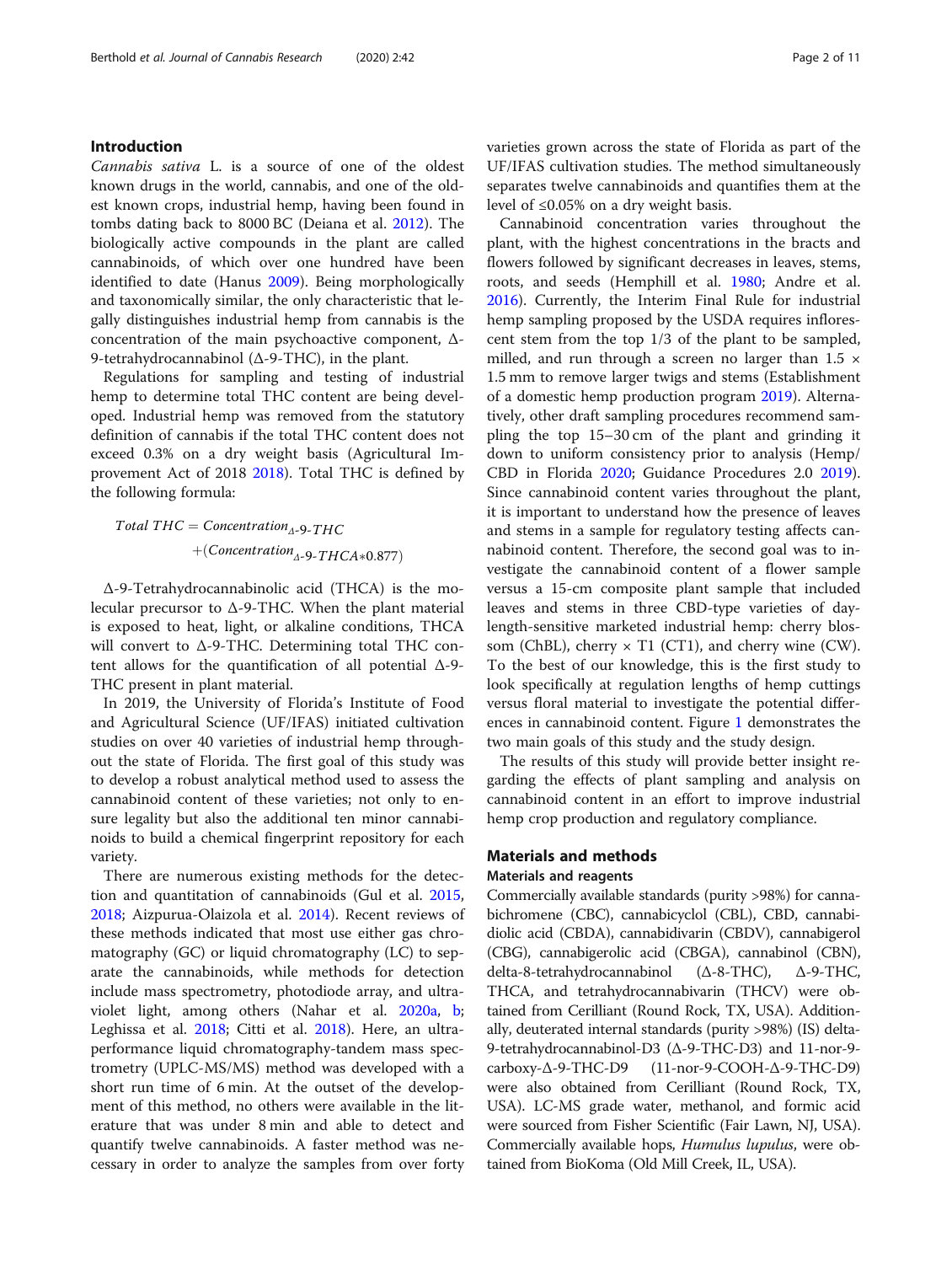

<span id="page-2-0"></span>

### Instrumentation and analytical conditions

An analytical method for quantification of cannabinoids was developed using a Waters I-Class Acquity UPLC coupled with a Waters Xevo TQ-S Micro™ triplequadrupole mass spectrometer (MS/MS) (Milford, MA, USA). The analytes were separated on a Waters Acquity UPLC BEH C<sub>18</sub> column (2.1  $\times$  100 mm, 1.7 µm) using a gradient elution over 6 min (Milford, MA, USA). The mobile phase was composed of water containing 0.1% formic acid (A) and methanol and acetonitrile (50:50, v/ v) (B) and set at a flow rate of 0.35 mL/min. Initial conditions were 11% A and 89% B which was held for 30 s, then linearly increased to 100% B until 5.5 min, then

sharply decreased back to the initial conditions for the final 30 s to re-equilibrate the column. The weak needle wash was composed of methanol, acetonitrile, and water (1:1:2, v/v) acidified with 0.5% formic acid, while the strong needle wash was composed of methanol, acetonitrile, water, and isopropyl alcohol (1:1:1:1, v/v) acidified with 0.1% formic acid. Both wash volumes were 800 μL. The injection volume was set to  $2$  μL with partial needle loop overflow (to a total of 10 μL). The column oven temperature was set to 40 °C, and the autosampler temperature was set to 10 °C. Multiple reaction monitoring in positive electrospray ionization (ESI<sup>+</sup>) was used for neutral cannabinoids (CBC, CBL, CBD, CBDV, CBG,

**Table 1** Mass spectrometer compound parameters for cannabinoids and internal standard (IS)

| Cannabinoid                   | Mass transition $(m/z)$ | Cone voltage (V) | Collision energy (V) |
|-------------------------------|-------------------------|------------------|----------------------|
| <b>CBDV</b>                   | 287.1 > 165.1           | 6                | 24                   |
| <b>THCV</b>                   | 287.1 > 165.1           | $\overline{2}$   | 22                   |
| <b>CBN</b>                    | 311.2 > 223.1           | $\overline{2}$   | 20                   |
| <b>CBC</b>                    | 315.2 > 193.1           | 44               | 18                   |
| <b>CBD</b>                    | 315.2 > 193.1           | 30               | 18                   |
| $\Delta$ -8-THC               | 315.2 > 193.1           | 26               | 22                   |
| $\Delta$ -9-THC               | 315.2 > 193.1           | 4                | 18                   |
| <b>CBL</b>                    | 315.2 > 235.2           | 28               | 16                   |
| <b>CBG</b>                    | 317.2 > 109.0           | 26               | 32                   |
| $\Delta$ -9-THC-D3 (IS)       | 318.3 > 196.1           | 72               | 24                   |
| 11-nor-9-COOH-Δ-9-THC-D9 (IS) | 352.1 > 194.3           | 68               | 26                   |
| <b>THCA</b>                   | 356.9 > 245.1           | $\overline{4}$   | 30                   |
| <b>CBDA</b>                   | 357.1 > 107.0           | $\overline{4}$   | 34                   |
| <b>CBGA</b>                   | 359.2 > 136.0           | 36               | 32                   |

All transitions (m/z) were selected and compound parameters optimized for each individual cannabinoid (Δ-9-THC-D3 Δ-9-tetrahydrocannabinol-D3, 11-nor-9- COOH-Δ-9-THC-D9 11-nor-9-carboxy-Δ-9-THC-D9, CBDV Cannabidivarin, CBG Cannabigerol, CBD Cannabidiol, THCV Tetrahydrocannabivarin, CBN Cannabinol, Δ-9- THC Δ-9-tetrahydrocannabinol, Δ-8-THC Δ-8-tetrahydrocannabinol, CBL Cannabicyclol, CBC Cannabichromene, CBDA Cannabidiolic acid, CBGA Cannabigerolic acid, and THCA Tetrahydrocannabinolic acid) using Intellistart™ feature of MassLynx® or by manual optimization, as necessary. (V voltage, m/z mass-to-charge ratio, IS internal standard)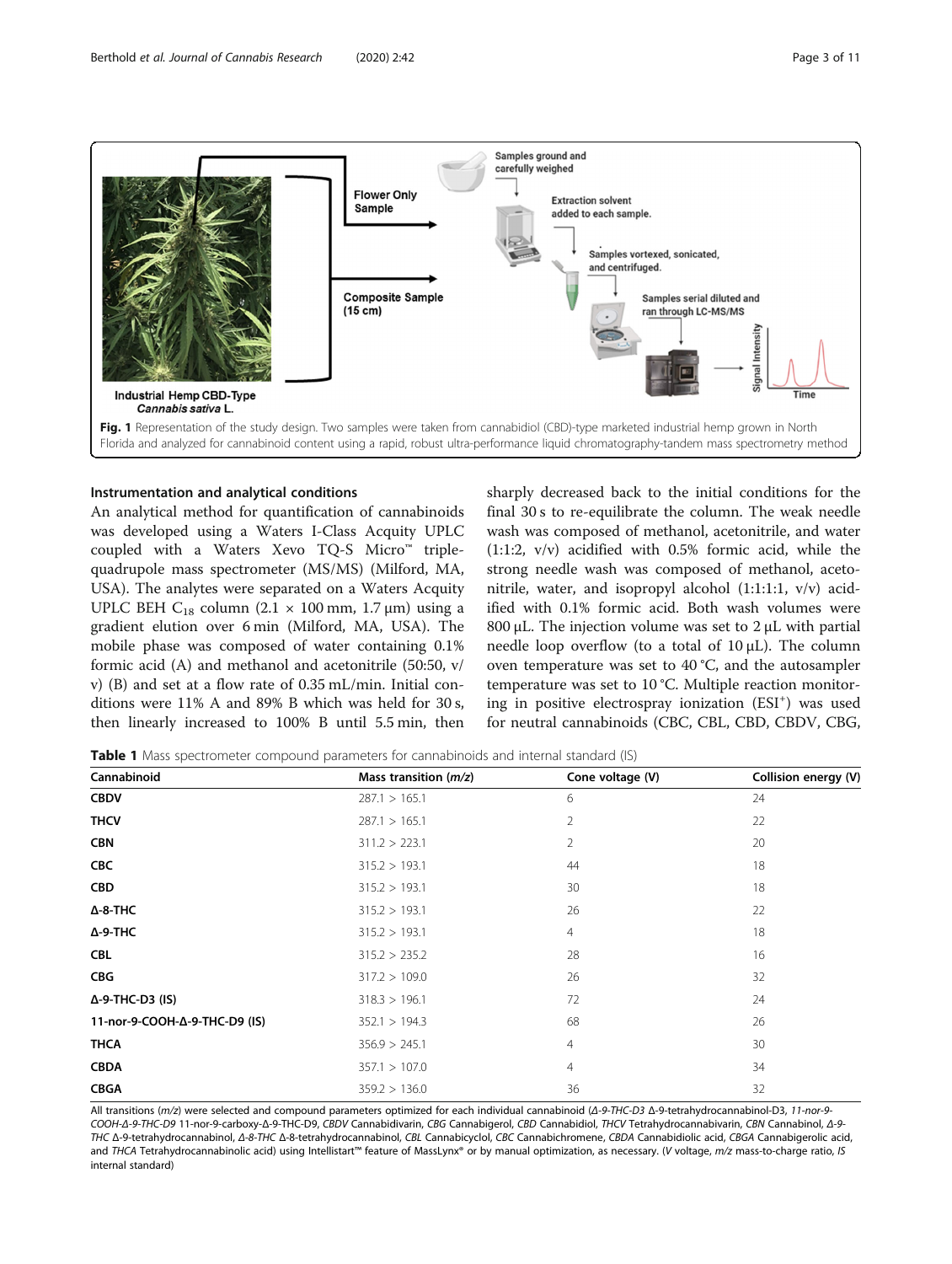CBN,  $Δ-8-THC$ ,  $Δ-9-THC$ , and IS  $Δ-9-THC-D3$ ) while negative electrospray ionization (ESI- ) was used for acidic cannabinoids (CBDA, CBGA, and THCA with IS 11-nor-9-COOH-Δ-9-THC-D9). The mass spectrometer settings were optimized using the IntelliStart™ feature of MassLynx® Version 4.2 (Waters, Milford, MA, USA) and transitions for each compound were selected based on which had the highest stability and abundance. The monitored transitions and instrument conditions can be seen in Table [1](#page-2-0).

For ESI<sup>+</sup>, the capillary voltage was 3.0 kV, the desolvation temperature was 450 °C, the desolvation gas flow was 800 L/h, and the cone gas flow was 60 L/h. For ESI<sup>−</sup> , the capillary voltage was -1.75 kV, the desolvation temperature was 450 °C, the desolvation gas flow was 650 L/h, and the cone gas flow was 50 L/h. MassLynx® 4.2 software was used to acquire the data and TargetLynx™ was used to quantify the amount of each cannabinoid (Waters, Milford, MA, USA).

#### Preparation of calibration and quality control standards

Calibration standards (CS) were prepared from commercial stock solutions into two mix stocks of 5000 and 500 ng/mL of each cannabinoid in methanol. These mix stocks were then further diluted to provide calibration standards of 10, 50, 100, 150, 500, 1000, 1500, and 2500 ng/mL of each cannabinoid.

Quality control (QC) samples were prepared from the second set of mixed stocks to get final concentrations of 10, 75, 750, and 1750 ng/mL. Sample preparation of QCs used the same conditions as plant samples, which included vortex mixing, sonication, and centrifugation prior to analysis.

An IS stock was made at 500 ng/mL and added to CS, QC, and test samples to get a final concentration of 50 ng/mL.

Stock stability was assessed on the mix stock solutions after 6 months of storage at −20 °C. The mixed stock was used to prepare a standard curve while fresh QC samples of each individual cannabinoid were generated and quantified against the mixed stock curve.

#### Sample preparation

Plant samples were dried in an oven at 55 °C for 72 h to ensure plant material was brittle. This time and temperature were chosen to minimize decarboxylation (Wang et al. [2016](#page-10-0); Iffland et al. [2016\)](#page-10-0). Samples were ground into a fine powder using a small coffee grinder. One of the two samples from the same plot was ground as the whole inflorescence with the stem and leaf included (top 15 cm) to obtain a composite sample, whereas the other one was trimmed, and only flowers were ground. For composite samples, the stem and leaves on average accounted for  $9.4 \pm 2.8\%$  of the dried weight of the sample.

The dried, ground industrial hemp plant samples were carefully weighed in triplicate and cannabinoids were extracted by adding a solution of methanol and water (95:5, v/v) acidified with 0.005% formic acid. The plant material to solvent concentration ratio was 1:100 (w/v). After the addition of the extraction solvent, samples were vortex mixed for 5 min, sonicated for 5 min, and centrifuged at 4 °C, 3220×g for 10 min. Once spun down, the supernatant was serially diluted using a fresh extraction solvent to an appropriate final sample concentration to fall within the quantification range and meet range requirements.

#### Analytical method validation

The method was validated for specificity, range, repeatability, reproducibility, and recovery in accordance with the International Council for Harmonization of Technical Requirements for Pharmaceuticals for Human Use (ICH) Q2(R1) Guidelines for analytical procedure validation (Validation of Analytical Procedures: Text and Methodology [2001\)](#page-10-0). In addition, the Association of Official Analytical Chemists Standard Method Performance Requirements (AOAC SMPR) 2019.003 for quantification of cannabinoids in low THC varieties of hemp plant material was also followed (Standard Method Performance Requirements (SMPRs) for Quantification of cannabinoids in plant materials of hemp (Low THC Varieties Cannabis sp.) [2019\)](#page-10-0).

#### Application to mock regulatory study

The study was performed at the University of Florida's North Florida Research and Education Center (NFREC) at Quincy, FL (30.54°N, 84.60°W) in 2019. The experimental design was a randomized complete block design with 4 replications. The seeds of ChBL, CT1, and CW were sown in the greenhouse into 128-cell seedling trays filled with PRO-MIX HP growth medium (Premier Horticulture Inc., Quakertown, PA, USA) on June 14, 2019. Seedlings were grown under supplemental lighting (16-h light and 8-h dark) to maintain vegetative growth. Irrigation was supplied as needed using overhead irrigation. Uniform seedlings of each variety were transplanted to the field on July 3, 2019. The field was set up with 20 cm high raised beds covered with plastic. Irrigation was supplied daily using drip tapes. Fertilizer (N- $P_2O_5$ -K<sub>2</sub>O: 10-10-10) was applied at a rate of 112 kg ha<sup>-1</sup> immediately prior to transplanting and disked into soils. A soluble fertilizer  $(N-P_2O_5-K_2O: 4-0-8)$  was applied with irrigation as needed throughout the season based on an accumulated rate of 56 kg N ha−<sup>1</sup> . Anthesis was observed on August 7, 2019, when the day-length was  $\sim$ 13.5 h. Two top 15 cm samples were taken on October 10, 2019 from 26 experimental plots resulting in 56 samples.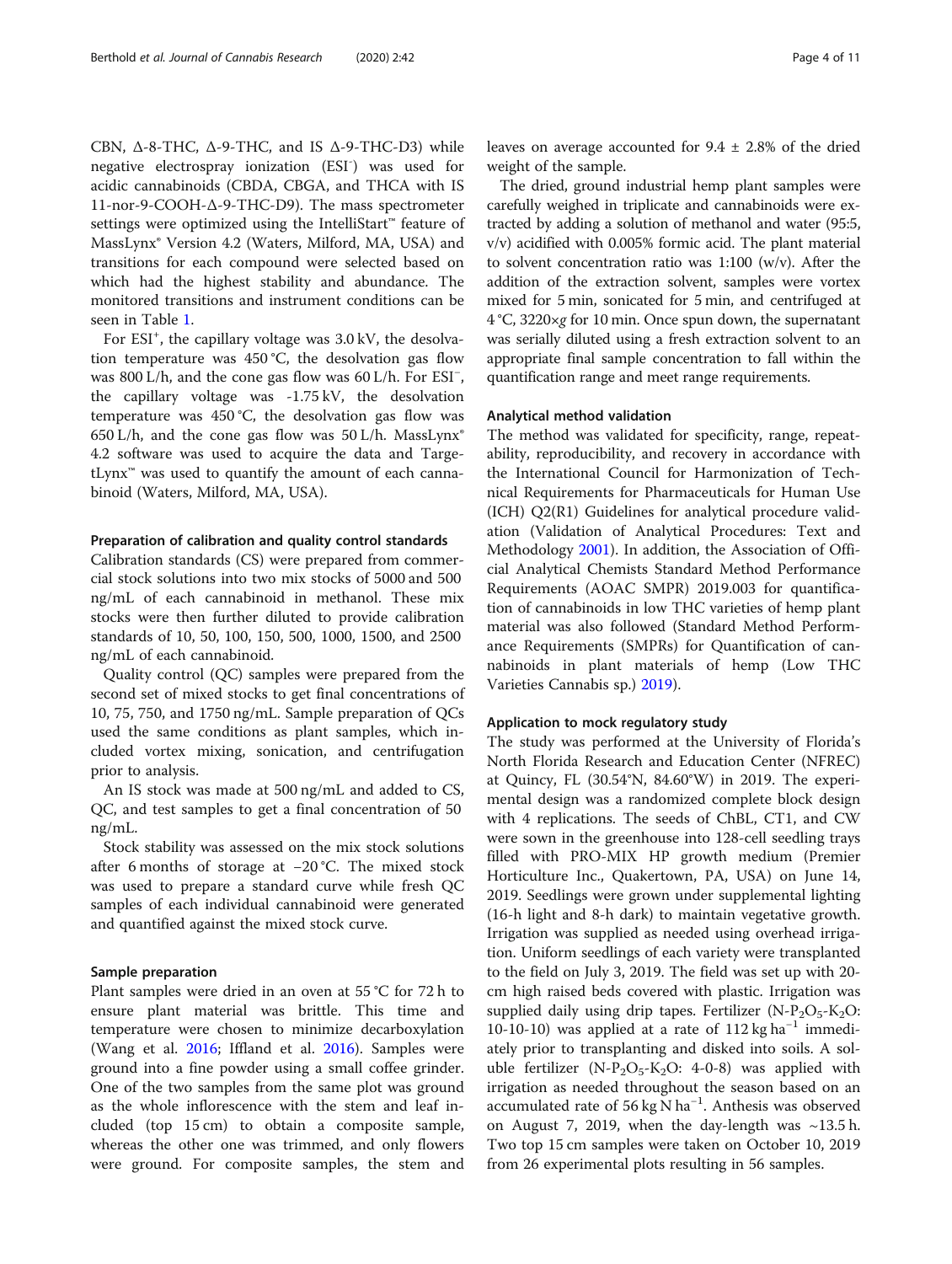<span id="page-4-0"></span>

### Statistical analysis

R Studio version 3.6.0 was used for statistical analysis (R Foundation for Statistical Computing, Vienna, Austria). A two-tailed paired  $t$  test was performed for each cannabinoid to analyze if a difference existed between the sampling method (flower vs composite) at a significance level of  $\alpha$  ≤ 0.05. A two-way ANOVA was performed to determine the effect of variety and treatment on cannabinoid levels and if there existed any interaction between the factors: sample type and variety. Additionally, the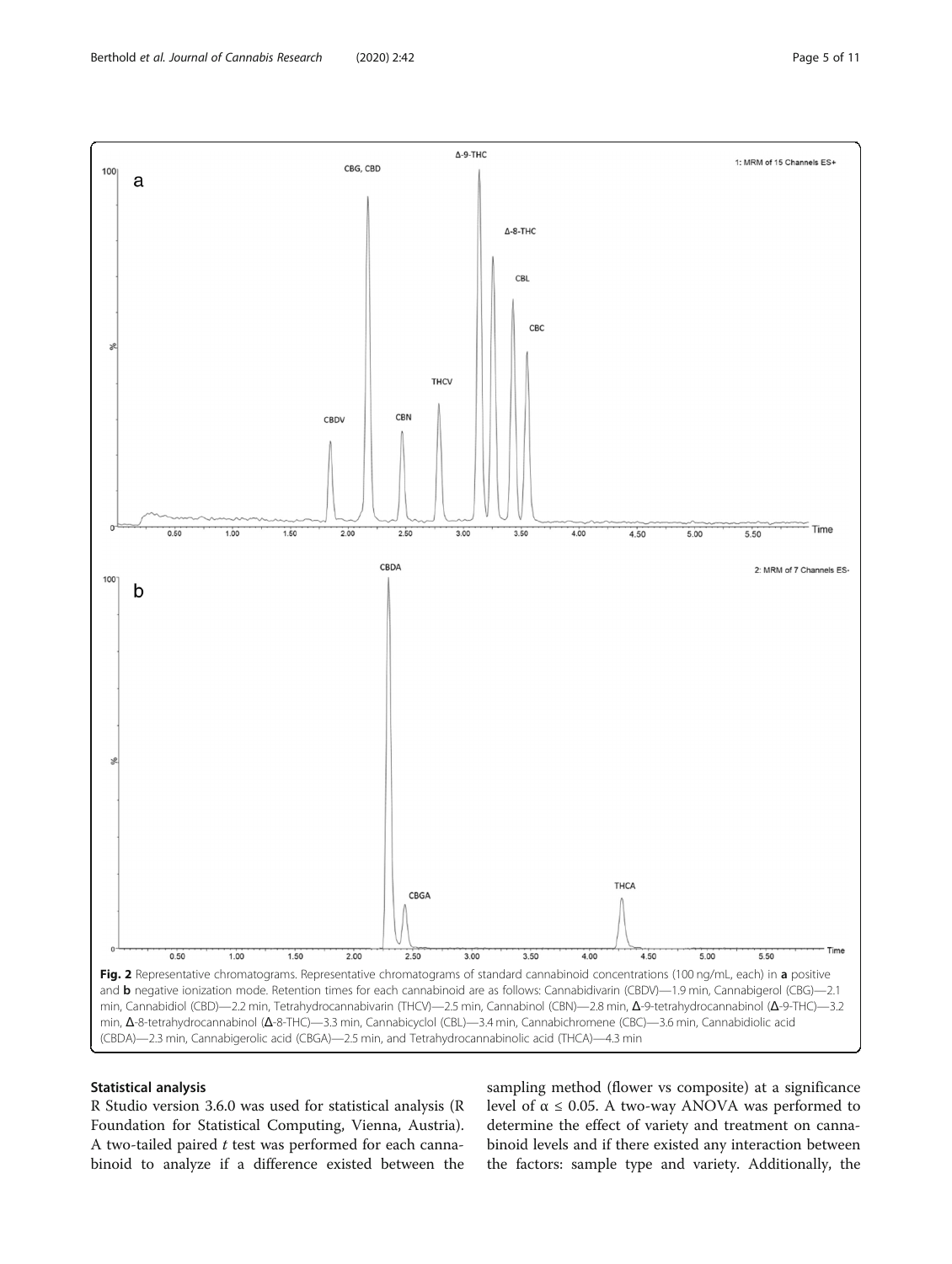| Concentration (ng/mL) | Cannabinoid                      |                                  |                                       |                                       |                                   |                                   |  |  |  |
|-----------------------|----------------------------------|----------------------------------|---------------------------------------|---------------------------------------|-----------------------------------|-----------------------------------|--|--|--|
|                       | <b>CBC</b><br>% Nominal $\pm$ SD | <b>CBD</b><br>% Nominal $\pm$ SD | <b>CBDA</b><br>% Nominal $\pm$ SD     | <b>CBDV</b><br>% Nominal $\pm$ SD     | <b>CBG</b><br>% Nominal $\pm$ SD  | <b>CBGA</b><br>% Nominal $\pm$ SD |  |  |  |
| 75                    | $98.2 + 11.9$                    | $94.1 \pm 1.3$                   | $99.4 + 1.5$                          | $93.7 + 3.0$                          | $96.7 + 6.0$                      | $96.9 + 3.0$                      |  |  |  |
| 1750                  | $102.8 + 4.5$                    | $109.3 + 2.3$                    | $99.9 + 13.8$                         | $100.3 + 7.9$                         | $91.6 + 0.7$                      | $103.1 + 0.3$                     |  |  |  |
| Concentration (ng/mL) | Cannabinoid                      |                                  |                                       |                                       |                                   |                                   |  |  |  |
|                       | <b>CBL</b><br>% Nominal $\pm$ SD | <b>CBN</b><br>% Nominal $\pm$ SD | $\Delta$ -8-THC<br>% Nominal $\pm$ SD | $\Delta$ -9-THC<br>% Nominal $\pm$ SD | <b>THCA</b><br>% Nominal $\pm$ SD | <b>THCV</b><br>% Nominal $\pm$ SD |  |  |  |
| 75                    | $108.4 + 4.3$                    | $108.1 + 5.9$                    | $98.6 + 6.0$                          | $92.0 + 1.9$                          | $95.1 + 8.2$                      | $93.5 + 4.4$                      |  |  |  |
| 1750                  | $101.2 + 5.3$                    | $108.2 + 0.4$                    | $99.0 + 2.9$                          | $97.8 + 1.1$                          | $94.8 + 7.9$                      | $93.0 + 3.3$                      |  |  |  |

#### Table 2 Stock solution stability results for each cannabinoid

Mixed stocks were stored at −20 °C for 6 months. Individual stocks were freshly prepared and % nominal was calculated as observed concentration/nominal concentration \*100 from the mixed stock generated curve. All values represent as mean  $\pm$  standard deviation ( $N = 3$ )

CBDV Cannabidivarin, CBG Cannabigerol, CBD Cannabidiol, THCV Tetrahydrocannabivarin, CBN Cannabinol, Δ-9-THC Δ-9-tetrahydrocannabinol, Δ-8-THC Δ-8 tetrahydrocannabinol, CBL Cannabicyclol, CBC Cannabichromene, CBDA Cannabidiolic acid, CBGA Cannabigerolic acid, and THCA Tetrahydrocannabinolic acid

agreement between sets was evaluated by calculating the intraclass correlation coefficient. For CBD, CBG, and Δ-9-THC, the neutral and acidic forms were added together using the following formula to obtain the total cannabinoid content to be used in statistical analyses:

Total content  $=$  Concentration<sub>neutral</sub>  $+$  (Concentration<sub>acid</sub>\*0.877)

#### Results

#### UPLC-MS/MS method development and validation

A rapid and reliable method was developed for the quantification of 12 cannabinoids in hemp samples. Representative chromatograms for both positive and negative ionization modes at 100 ng/mL are shown in Fig. [2](#page-4-0).

#### Specificity

The method was validated for specificity by separating four compounds with the same molecular weight (CBC, CBD, Δ-8-THC, Δ-9-THC, CBL) which can be seen baseline separated in Fig. [2](#page-4-0).

#### Calibration range, linearity, and stock stability

The recommended ranges according to the AOAC SMPR 2019.003 are 0.05 to 5% w/w for all cannabinoids except CBD and CBDA, which have a recommended range of 0.05 to 35% w/w.

Based on the recommendations, a calibration range of 10–2500 ng/mL representing 0.05–35% w/w of cannabinoid content was selected. Linearity was seen over this range using a  $1/x^2$  weighing method resulting in a correlation coefficient >0.99 for all cannabinoids. The concentration of 10 ng/mL was chosen as the limit of quantification for all cannabinoids as it always resulted in a signal to noise ratio of greater than 10:1. The limit of detection for this method was determined to be 1 ng/ mL as it always resulted in a signal to noise ratio greater than 3:1 for all cannabinoids.

Freshly prepared QC samples were made for each individual alkaloid (75 and 1750 ng/mL,  $N = 3$ ). These were then quantified using a curve generated from a mixed stock solution that had been stored at −20 °C for 6 months. Accuracy of the individual cannabinoids fell within 15% of the nominal concentration (85–115) at LQC and HQC when quantified against the mixed stock calibration curve. This indicates that cannabinoids do not degrade in mixed stock within 6 months. The results can be seen in Table 2.

#### Repeatability, reproducibility, and recovery

Over a period of 3 days, six replicates at four concentrations (10, 75, 750, and 1750 ng/mL) were analyzed to determine the repeatability (intra-day) and reproducibility (inter-day) of the method. The accuracy and precision for intra- and inter-day samples for each individual cannabinoid can be seen in Tables [3](#page-6-0) and [4.](#page-7-0) Precision was measured as the percent relative standard deviation which was calculated by multiplying the standard deviation by 100 then dividing this value by the mean. Accuracy was measured as percent bias which was calculated by subtracting the observed mean from the nominal concentration then dividing this value by the nominal concentration prior to multiplying by 100 to get the percent bias. For repeatability, the percent relative standard deviation values were always ≤5% at 0.05% w/ w, ≤3% in the 0.05–5% w/w range, and ≤2% for the 5– 35% w/w range.

For reproducibility, the relative standard deviation fell within ≤10% at 0.05% w/w, ≤8% in the 0.05–5% w/w range, and ≤6% for the 5-35% w/w range.

Recovery was measured by spiking dried *Humulus* lupulus plant samples, used because they come from the same taxonomical family as cannabis, Cannabaceae, with a known quantity of cannabinoids. These samples were then prepared in the exact same way as an analytical sample and ran through the UPLC-MS/MS method to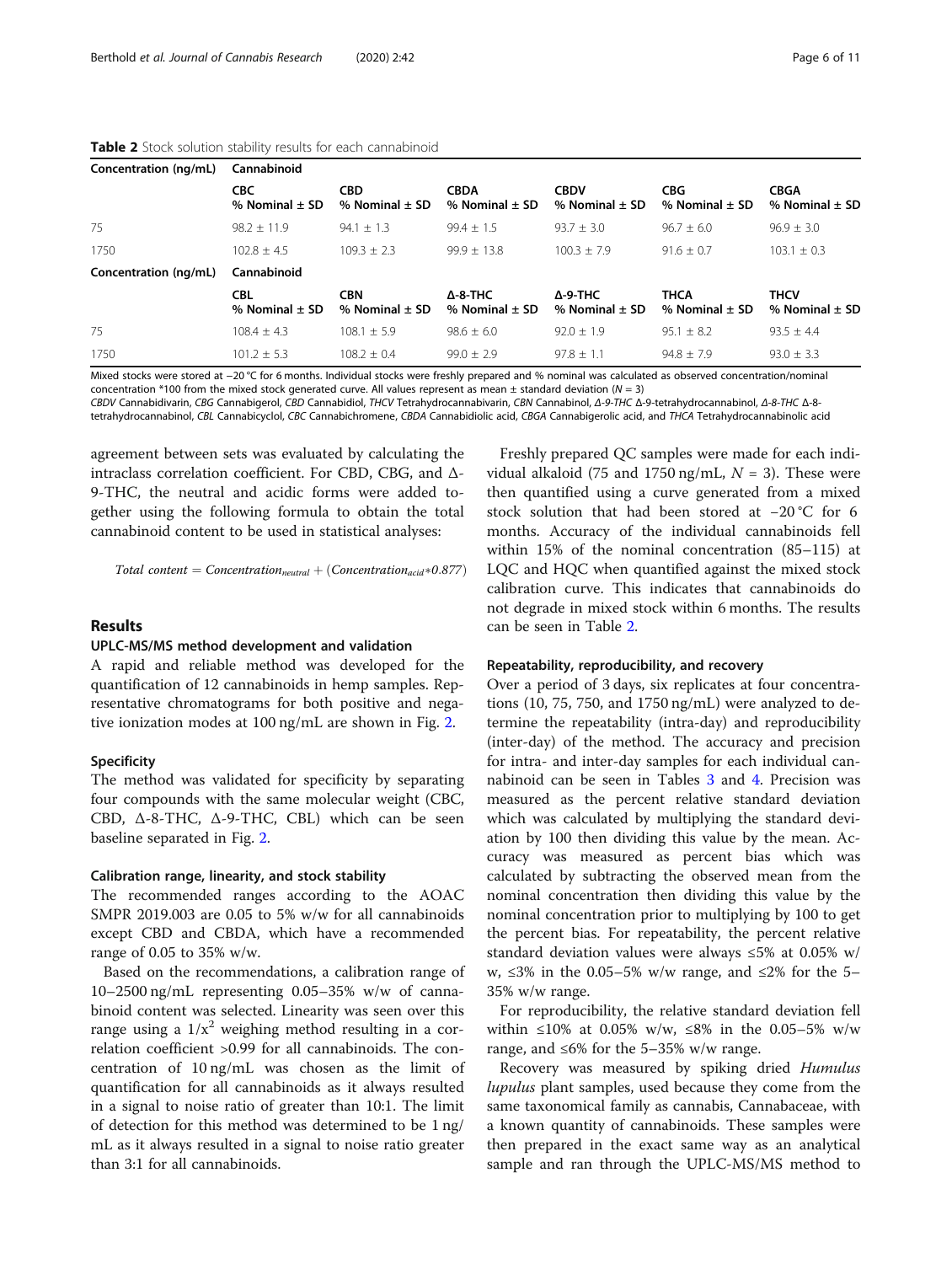Concentration Cannabinoid

<span id="page-6-0"></span>Table 3 Intra-day accuracy and precision for cannabinoids of the assay method. The results verify the repeatability of the assay method as required by AOAC SMRP 2019.003 (Standard Method Performance Requirements (SMPRs) for Quantification of cannabinoids in plant materials of hemp (Low THC Varieties Cannabis sp.) [2019](#page-10-0))

| Concentration | Cannabinoid                                  |                          |                                       |                                                     |                          |                      |                                              |                          |                                       |
|---------------|----------------------------------------------|--------------------------|---------------------------------------|-----------------------------------------------------|--------------------------|----------------------|----------------------------------------------|--------------------------|---------------------------------------|
| (ng/mL)       | CBC                                          |                          |                                       | <b>CBD</b>                                          |                          |                      | <b>CBDA</b>                                  |                          |                                       |
|               | Measured<br>Concentration<br>(mean $\pm$ SD) | Precision<br>$(%$ (%RSD) | Accuracy<br>$(% \mathbf{A})$ (% bias) | <b>Measured</b><br>Concentration<br>(mean $\pm$ SD) | Precision<br>$(%$ (%RSD) | Accuracy<br>(% bias) | Measured<br>Concentration<br>(mean $\pm$ SD) | Precision<br>$(%$ (%RSD) | Accuracy<br>$(% \mathbf{A})$ (% bias) |
| 10            | $10.3 + 0.5$                                 | 4.6                      | 2.7                                   | $10.3 + 0.5$                                        | 4.9                      | 3.2                  | $10.5 + 0.3$                                 | 3.3                      | 4.8                                   |
| 75            | $72.3 + 0.9$                                 | 1.3                      | $-3.7$                                | $72.3 + 1.4$                                        | 1.9                      | $-3.6$               | $74.2 + 2.0$                                 | 2.7                      | $-1.1$                                |
| 750           | $768.6 \pm 18.7$                             | 2.4                      | 2.5                                   | $755.6 + 17.6$                                      | 2.3                      | 0.7                  | $739.6 + 20.5$                               | 2.8                      | $-1.4$                                |
| 1750          | $1856.8 + 31.8$                              | 1.7                      | 6.1                                   | $1842.8 + 30.2$                                     | 1.6                      | 5.3                  | $1760.9 + 33.8$                              | 1.9                      | 0.6                                   |
| Concentration | Cannabinoid                                  |                          |                                       |                                                     |                          |                      |                                              |                          |                                       |

| (nq/mL) | <b>CBDV</b>                                  |                          |                                                                                                                                                                                                                                                                                                                                                   | <b>CBG</b>                                   |                          |                                     | <b>CBGA</b>                                  |                          |                           |
|---------|----------------------------------------------|--------------------------|---------------------------------------------------------------------------------------------------------------------------------------------------------------------------------------------------------------------------------------------------------------------------------------------------------------------------------------------------|----------------------------------------------|--------------------------|-------------------------------------|----------------------------------------------|--------------------------|---------------------------|
|         | Measured<br>Concentration<br>(mean $\pm$ SD) | Precision<br>$(%$ (%RSD) | Accuracy<br>$(% \mathbf{A})$ $\mathbf{B}$ $\mathbf{A}$ $\mathbf{B}$ $\mathbf{A}$ $\mathbf{B}$ $\mathbf{A}$ $\mathbf{B}$ $\mathbf{A}$ $\mathbf{B}$ $\mathbf{A}$ $\mathbf{B}$ $\mathbf{A}$ $\mathbf{B}$ $\mathbf{B}$ $\mathbf{B}$ $\mathbf{B}$ $\mathbf{B}$ $\mathbf{B}$ $\mathbf{B}$ $\mathbf{B}$ $\mathbf{B}$ $\mathbf{B}$ $\mathbf{B}$ $\mathbf$ | Measured<br>Concentration<br>(mean $\pm$ SD) | Precision<br>$(%$ (%RSD) | Accuracy<br>$(%$ $\mathbb{R}$ Bias) | Measured<br>Concentration<br>(mean $\pm$ SD) | Precision<br>$(%$ (%RSD) | Accuracy<br>$(%$ (% Bias) |
| 10      | $9.2 + 0.2$                                  | 2.2                      | $-8.4$                                                                                                                                                                                                                                                                                                                                            | $11.0 + 0.4$                                 | 3.4                      | 10.5                                | $10.5 + 0.5$                                 | 4.9                      | 5.1                       |
| 75      | $73.2 + 1.4$                                 | 1.9                      | $-2.3$                                                                                                                                                                                                                                                                                                                                            | $69.0 + 2.2$                                 | 3.2                      | $-8.1$                              | $72.1 + 0.6$                                 | 0.9                      | $-3.9$                    |
| 750     | $767.8 + 18.6$                               | 2.4                      | 2.4                                                                                                                                                                                                                                                                                                                                               | $760.2 + 17.2$                               | 2.3                      | $\overline{1.4}$                    | $732.7 + 15.9$                               | 2.2                      | $-2.3$                    |
| 1750    | $1826.8 \pm 26.8$                            | 1.5                      | 4.4                                                                                                                                                                                                                                                                                                                                               | 1851 1 + 293                                 | 1.6                      | 5.8                                 | $1754.8 + 48.6$                              | 2.8                      | 0.3                       |

| (nq/mL) | CBL                                          |                     |                      | <b>CBN</b>                                   |                          |                      | $\Delta$ -8-THC                              |                          |                           |
|---------|----------------------------------------------|---------------------|----------------------|----------------------------------------------|--------------------------|----------------------|----------------------------------------------|--------------------------|---------------------------|
|         | Measured<br>Concentration<br>(mean $\pm$ SD) | Precision<br>(%RSD) | Accuracy<br>(% Bias) | Measured<br>Concentration<br>(mean $\pm$ SD) | Precision<br>$(%$ (%RSD) | Accuracy<br>(% Bias) | Measured<br>Concentration<br>(mean $\pm$ SD) | Precision<br>$(%$ (%RSD) | Accuracy<br>$(%$ (% Bias) |
| 10      | $10.3 + 0.4$                                 | 3.5                 | 2.6                  | $10.1 + 0.5$                                 | 4.6                      | 1.3                  | $10.6 + 0.4$                                 | 3.6                      | 5.6                       |
| 75      | $76.4 + 1.4$                                 | 1.8                 | .9                   | $79.1 + 2.2$                                 | 2.8                      | 5.4                  | $79.2 + 1.7$                                 | 2.1                      | 5.6                       |
| 750     | $786.9 + 16.8$                               | 2.1                 | 4.9                  | $757.0 + 18.1$                               | 2.4                      | 0.9                  | $792.9 + 16.4$                               | 2.1                      | 5.7                       |
| 1750    | $1833.8 \pm 25.0$                            | 1.4                 | 4.8                  | $732.9 + 13.7$                               | 0.8                      | $-1.0$               | 1784.6 + 23.9                                | l 3                      | 2.0                       |

| Concentration | Cannabinoid                                         |                          |                      |                                              |                          |                                     |                                              |                          |                                                                                                                                                                                                                                                                                                                                                   |
|---------------|-----------------------------------------------------|--------------------------|----------------------|----------------------------------------------|--------------------------|-------------------------------------|----------------------------------------------|--------------------------|---------------------------------------------------------------------------------------------------------------------------------------------------------------------------------------------------------------------------------------------------------------------------------------------------------------------------------------------------|
| (nq/mL)       | Δ-9-THC                                             |                          |                      | THCA                                         |                          |                                     | <b>THCV</b>                                  |                          |                                                                                                                                                                                                                                                                                                                                                   |
|               | <b>Measured</b><br>Concentration<br>(mean $\pm$ SD) | Precision<br>$(%$ (%RSD) | Accuracy<br>(% Bias) | Measured<br>Concentration<br>(mean $\pm$ SD) | Precision<br>$(%$ (%RSD) | Accuracy<br>$(%$ $\mathbb{R}$ Bias) | Measured<br>Concentration<br>(mean $\pm$ SD) | Precision<br>$(%$ (%RSD) | Accuracy<br>$(% \mathbf{A})$ $\mathbf{B}$ $\mathbf{A}$ $\mathbf{B}$ $\mathbf{A}$ $\mathbf{B}$ $\mathbf{A}$ $\mathbf{B}$ $\mathbf{A}$ $\mathbf{B}$ $\mathbf{A}$ $\mathbf{B}$ $\mathbf{A}$ $\mathbf{B}$ $\mathbf{B}$ $\mathbf{B}$ $\mathbf{A}$ $\mathbf{B}$ $\mathbf{B}$ $\mathbf{B}$ $\mathbf{B}$ $\mathbf{B}$ $\mathbf{B}$ $\mathbf{B}$ $\mathbf$ |
| 10            | $9.8 + 0.3$                                         | 2.9                      | $-1.5$               | $10.3 + 0.5$                                 | 4.0                      | 3.4                                 | $9.9 + 0.4$                                  | 5.5                      | $-0.9$                                                                                                                                                                                                                                                                                                                                            |
| 75            | $79.7 + 1.7$                                        | 1.9                      | 6.3                  | $77.6 + 1.6$                                 | 2.1                      | 3.5                                 | $79.9 + 1.8$                                 | 2.3                      | 6.6                                                                                                                                                                                                                                                                                                                                               |
| 750           | $753.8 + 16.4$                                      | 1.3                      | 0.5                  | $710.8 + 15.5$                               | 2.2                      | $-5.2$                              | $771.8 + 14.8$                               | 1.9                      | 2.9                                                                                                                                                                                                                                                                                                                                               |
| 1750          | $1760.7 \pm 23.9$                                   | 0.8                      | 0.6                  | $1625.1 \pm 24.0$                            | .5                       | $-7.1$                              | $1763.4 + 25.6$                              | 1.5                      | 0.8                                                                                                                                                                                                                                                                                                                                               |

Precision was measured as the percent relative standard deviation which was calculated by multiplying the standard deviation by 100 then dividing this value by the mean. Accuracy was measured as percent bias which was calculated by subtracting the observed mean from the nominal concentration then dividing this value by the nominal concentration prior to multiplying by 100 to get the percent bias

SD Standard deviation, %RSD Percent relative standard deviation, CBDV Cannabidivarin, CBG Cannabigerol, CBD Cannabidiol, THCV Tetrahydrocannabivarin, CBN Cannabinol, Δ-9-THC Δ-9-tetrahydrocannabinol, Δ-8-THC Δ-8-tetrahydrocannabinol, CBL Cannabicyclol, CBC Cannabichromene, CBDA Cannabidiolic acid, CBGA Cannabigerolic acid, and THCA Tetrahydrocannabinolic acid

determine recovery percentage. Recovery was calculated by dividing the observed concentration by the nominal concentration and multiplying this value by 100. The recovery percentages are shown in Table [5](#page-8-0) and all were within the ranges recommended by AOAC SMPR 2019.003.

#### **Uncertainty**

The uncertainty for each cannabinoid at each concentration level can be calculated using the formula  $U = k * RSD$ provided by the FDA Office of Regulatory Affairs (ORA Laboratory Manual [2019\)](#page-10-0). The relative standard deviation used in this calculation was the one generated from the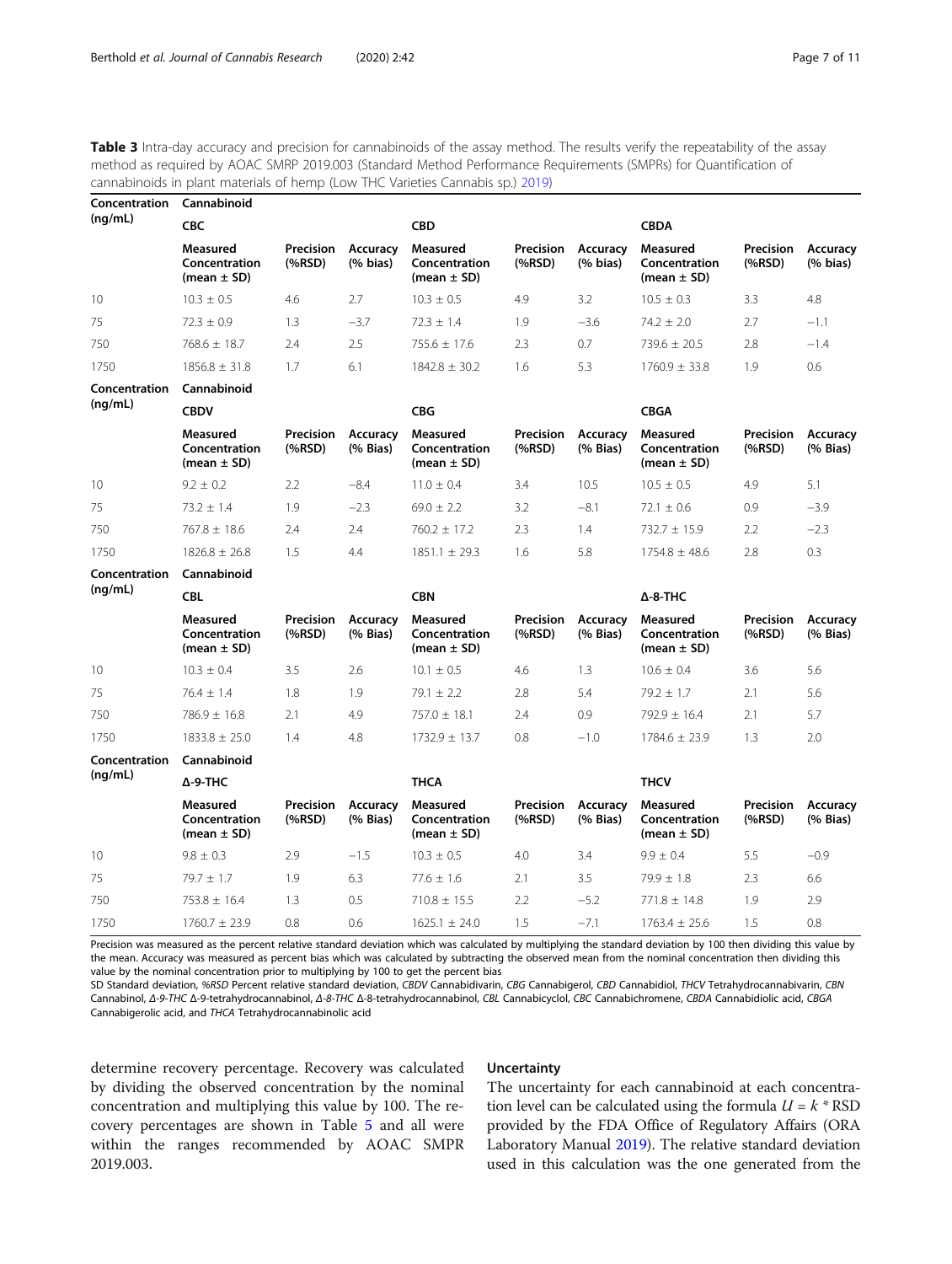<span id="page-7-0"></span>Table 4 Inter-day accuracy and precision for cannabinoids of the assay method. The results verify the reproducibility of the assay method as required by AOAC SMRP 2019.003 (Standard Method Performance Requirements (SMPRs) for Quantification of cannabinoids in plant materials of hemp (Low THC Varieties Cannabis sp.) [2019](#page-10-0))

| Concentration | Cannabinoid                                         |                          |                                                    |                                                     |                          |                                     |                                                     |                                 |                                             |  |  |
|---------------|-----------------------------------------------------|--------------------------|----------------------------------------------------|-----------------------------------------------------|--------------------------|-------------------------------------|-----------------------------------------------------|---------------------------------|---------------------------------------------|--|--|
| (nq/mL)       | <b>CBC</b>                                          |                          |                                                    | <b>CBD</b>                                          |                          |                                     | <b>CBDA</b>                                         |                                 |                                             |  |  |
|               | <b>Measured</b><br>Concentration<br>(mean $\pm$ SD) | Precision<br>$(%$ (%RSD) | <b>Accuracy</b><br>$(% \mathbf{A})$ $($ % Bias $)$ | <b>Measured</b><br>Concentration<br>(mean $\pm$ SD) | Precision<br>$(%$ (%RSD) | Accuracy<br>$(%$ (% Bias)           | <b>Measured</b><br>Concentration<br>(mean $\pm$ SD) | Precision<br>(%RSD)             | Accuracy<br>$(% \mathbf{A})$ $($ % Bias $)$ |  |  |
| 10            | $10.3 \pm 0.4$                                      | 4.1                      | 3.2                                                | $10.2 \pm 0.4$                                      | 4.0                      | 1.8                                 | $10.4 \pm 0.6$                                      | 5.3                             | 4.1                                         |  |  |
| 75            | $72.5 \pm 4.6$                                      | 6.4                      | $-3.3$                                             | $72.5 \pm 2.4$                                      | 3.3                      | $-3.3$                              | $76.3 \pm 4.7$                                      | 6.1                             | 1.7                                         |  |  |
| 750           | $760.1 \pm 28.1$                                    | 3.7                      | 1.3                                                | 749.9 ± 21.4                                        | 2.9                      | 0.0                                 | $739.0 \pm 30.5$                                    | 4.1                             | $-1.5$                                      |  |  |
| 1750          | $1868.4 \pm 58.4$                                   | 3.1                      | 6.8                                                | $1841.3 \pm 48.9$                                   | 2.7                      | 5.2                                 | $1734.9 \pm 76.7$                                   | 4.4                             | $-0.9$                                      |  |  |
| Concentration | Cannabinoid                                         |                          |                                                    |                                                     |                          |                                     |                                                     |                                 |                                             |  |  |
| (nq/mL)       | <b>CBDV</b>                                         |                          |                                                    | <b>CBG</b>                                          |                          |                                     | <b>CBGA</b>                                         |                                 |                                             |  |  |
|               | Measured<br>Concentration<br>(mean $\pm$ SD)        | Precision<br>$(%$ (%RSD) | Accuracy<br>$(%$ $\mathbb{R}$ Bias)                | <b>Measured</b><br>Concentration<br>(mean $\pm$ SD) | Precision<br>$(%$ (%RSD) | Accuracy<br>$(%$ $\mathbb{R}$ Bias) | <b>Measured</b><br>Concentration<br>(mean $\pm$ SD) | <b>Precision</b><br>$(%$ (%RSD) | Accuracy<br>(% Bias)                        |  |  |
| 10            | $9.6 \pm 0.6$                                       | 6.0                      | $-3.8$                                             | $10.3 \pm 0.8$                                      | 8.1                      | 2.7                                 | $10.6 \pm 0.9$                                      | 8.2                             | 5.7                                         |  |  |
| 75            | $73.6 \pm 3.6$                                      | 4.8                      | $-1.8$                                             | $70.5 \pm 3.7$                                      | 5.3                      | $-6.0$                              | $74.2 \pm 4.2$                                      | 5.7                             | $-1.0$                                      |  |  |
| 750           | $765.8 \pm 27.8$                                    | 3.6                      | 2.1                                                | $755.6 \pm 24.9$                                    | 3.3                      | 0.7                                 | 735.0 ± 19.8                                        | 2.7                             | $-2.0$                                      |  |  |
| 1750          | $1852.4 \pm 56.3$                                   | 3.0                      | 5.9                                                | $1880.0 \pm 58.9$                                   | 3.1                      | 7.4                                 | $1731.0 \pm 77.0$                                   | 4.4                             | $-1.1$                                      |  |  |
| Concentration | Cannabinoid                                         |                          |                                                    |                                                     |                          |                                     |                                                     |                                 |                                             |  |  |
| (nq/mL)       | <b>CBL</b>                                          |                          |                                                    | <b>CBN</b>                                          |                          |                                     | $\Delta$ -8-THC                                     |                                 |                                             |  |  |
|               | <b>Measured</b><br>Concentration<br>(mean $\pm$ SD) | Precision<br>(%RSD)      | Accuracy<br>(% Bias)                               | <b>Measured</b><br>Concentration<br>(mean $\pm$ SD) | Precision<br>(%RSD)      | Accuracy<br>(% Bias)                | <b>Measured</b><br>Concentration<br>(mean $\pm$ SD) | Precision<br>(%RSD)             | Accuracy<br>(% Bias)                        |  |  |
| 10            | $10.3 \pm 0.5$                                      | 4.4                      | 3.0                                                | $9.8 \pm 0.4$                                       | 4.3                      | $-1.8$                              | $10.3 \pm 0.4$                                      | 4.3                             | 3.3                                         |  |  |
| 75            | $74.5 \pm 4.6$                                      | 6.2                      | $-0.7$                                             | $76.8 \pm 4.0$                                      | 5.1                      | 2.4                                 | $75.4 \pm 5.0$                                      | 6.7                             | 0.5                                         |  |  |
| 750           | $779.6 \pm 25.6$                                    | 3.3                      | 4.0                                                | $755.9 \pm 29.2$                                    | 3.9                      | 0.8                                 | $778.8 \pm 35.5$                                    | 4.6                             | 3.8                                         |  |  |
| 1750          | $1877.3 + 67.3$                                     | 3.6                      | 7.3                                                | $1736.0 \pm 55.0$                                   | 3.2                      | $-0.8$                              | $1762.2 \pm 52.5$                                   | 3.0                             | 0.7                                         |  |  |
| Concentration | Cannabinoid                                         |                          |                                                    |                                                     |                          |                                     |                                                     |                                 |                                             |  |  |
| (nq/mL)       | $\Delta$ -9-THC                                     |                          |                                                    | <b>THCA</b>                                         |                          |                                     | <b>THCV</b>                                         |                                 |                                             |  |  |
|               | Measured<br>Concentration<br>(mean $\pm$ SD)        | Precision<br>$(%$ (%RSD) | Accuracy<br>$(% \mathbf{A})$ $($ % Bias $)$        | <b>Measured</b><br>Concentration<br>(mean $\pm$ SD) | Precision<br>(%RSD)      | Accuracy<br>$(%$ (% Bias)           | <b>Measured</b><br>Concentration<br>(mean $\pm$ SD) | <b>Precision</b><br>(%RSD)      | Accuracy<br>$(%$ (% Bias)                   |  |  |
| 10            | $9.8 \pm 0.6$                                       | 5.9                      | $-1.6$                                             | $9.8 \pm 0.7$                                       | 6.8                      | $-1.9$                              | $10.0 \pm 0.4$                                      | 4.4                             | 0.0                                         |  |  |
| 75            | $77.9 \pm 3.3$                                      | 4.2                      | 3.8                                                | $79.0 \pm 4.1$                                      | 5.2                      | 5.3                                 | $78.3 \pm 3.4$                                      | 4.3                             | 4.3                                         |  |  |
| 750           | $758.2 \pm 24.8$                                    | 3.3                      | 1.1                                                | $719.7 \pm 34.1$                                    | 4.7                      | $-4.0$                              | $760.4 \pm 33.1$                                    | 4.4                             | 1.4                                         |  |  |
| 1750          | $1741.8 \pm 64.9$                                   | 3.7                      | $-0.5$                                             | $1621.6 \pm 100.2$                                  | 6.2                      | $-7.3$                              | $1738.6 \pm 59.1$                                   | 3.4                             | $-0.6$                                      |  |  |

Precision was measured as the percent relative standard deviation which was calculated by multiplying the standard deviation by 100 then dividing this value by the mean. Accuracy was measured as percent bias which was calculated by subtracting the observed mean from the nominal concentration then dividing this value by the nominal concentration prior to multiplying by 100 to get the percent bias

SD Standard deviation, %RSD Percent relative standard deviation, CBDV Cannabidivarin, CBG Cannabigerol, CBD Cannabidiol, THCV Tetrahydrocannabivarin, CBN Cannabinol, Δ-9-THC Δ-9-tetrahydrocannabinol, Δ-8-THC Δ-8-tetrahydrocannabinol, CBL Cannabicyclol, CBC Cannabichromene, CBDA Cannabidiolic acid, CBGA Cannabigerolic acid, and THCA Tetrahydrocannabinolic acid

inter-day validation. The coverage factor at 95%,  $k$ , for  $N$  $= 18$  would be 2.11. Therefore, for  $\Delta$ -9-THC near the threshold for legality, the uncertainty is 8.86% or  $\pm 0.03$ . When reporting values for regulatory purposes, the concentration of the cannabinoid is presented with the uncertainty limit added as the standard deviation.

#### Study results

The full cannabinoid profile was obtained for 56 plant samples. The major cannabinoids present in all samples were CBC, CBD, CBDA, CBG, CBGA, Δ-9-THC, and THCA. All other cannabinoids were below the limit of quantification (≤0.05% w/w).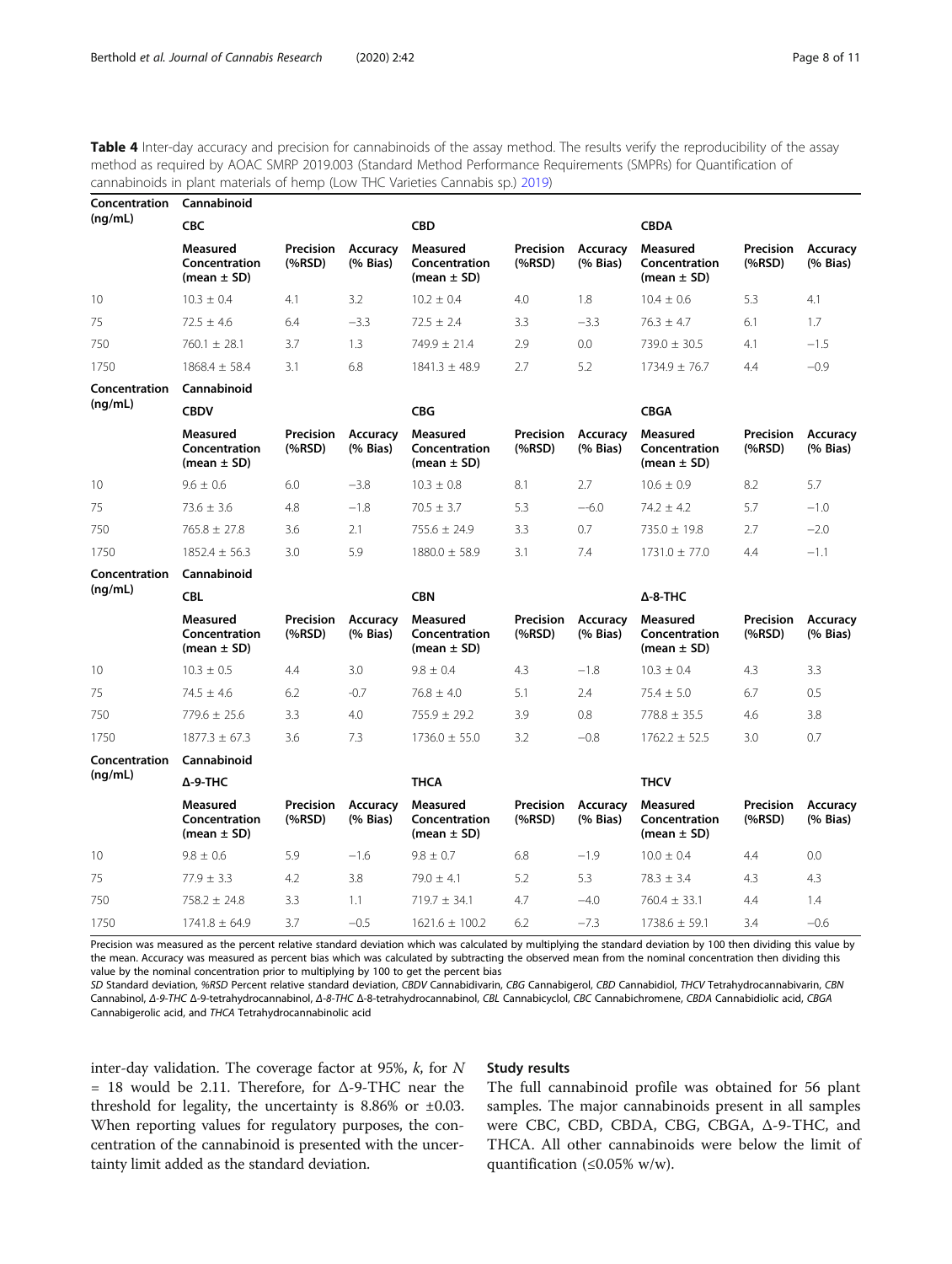<span id="page-8-0"></span>Table 5 Percent recovery study results recovery was calculated as Observed Concentration/Nominal Concentration \*100. Data represented as mean  $\pm$  standard deviation (SD)

| Cannabinoid<br>Concentration (ng/ |                           |                           |                           |                           |                           |  |  |  |  |
|-----------------------------------|---------------------------|---------------------------|---------------------------|---------------------------|---------------------------|--|--|--|--|
| <b>CBC</b>                        | <b>CBD</b>                | <b>CBDA</b>               | <b>CBDV</b>               | <b>CBG</b>                | <b>CBGA</b>               |  |  |  |  |
| Mean % Recovery<br>$±$ SD         | Mean % Recovery<br>$±$ SD | Mean % Recovery<br>± SD   | Mean % Recovery<br>$±$ SD | Mean % Recovery<br>$±$ SD | Mean % Recovery<br>$±$ SD |  |  |  |  |
| $115.0 \pm 0.8$                   | $100.6 \pm 1.5$           | $112.4 \pm 2.1$           | $117.9 \pm 1.2$           | $114.1 \pm 2.3$           | $98.4 \pm 1.5$            |  |  |  |  |
| $108.6 \pm 0.5$                   | $106.4 \pm 0.2$           | $109.7 \pm 3.5$           | $106.9 \pm 0.1$           | $106.2 \pm 1.9$           | $101.2 \pm 4.3$           |  |  |  |  |
| $103.3 \pm 2.2$                   | $102.3 \pm 2.4$           | $100.5 \pm 1.6$           | $101.5 \pm 2.6$           | $101.6 \pm 1.7$           | $98.0 \pm 0.3$            |  |  |  |  |
| $106.3 \pm 1.5$                   | $103.2 \pm 1.7$           | $100.3 \pm 4.0$           | $104.3 \pm 1.7$           | $105.1 \pm 1.0$           | $102.8 \pm 1.1$           |  |  |  |  |
| Cannabinoid                       |                           |                           |                           |                           |                           |  |  |  |  |
| <b>CBL</b>                        | <b>CBN</b>                | $\Delta$ -8-THC           | $\Delta$ -9-THC           | THCA                      | <b>THCV</b>               |  |  |  |  |
| Mean % Recovery<br>$±$ SD         | Mean % Recovery<br>$±$ SD | Mean % Recovery<br>$±$ SD | Mean % Recovery<br>$±$ SD | Mean % Recovery<br>$±$ SD | Mean % Recovery<br>± SD   |  |  |  |  |
| $110.1 \pm 1.7$                   | $104.6 \pm 1.7$           | $106.3 \pm 3.4$           | $107.1 \pm 2.9$           | $108.0 \pm 3.4$           | $105.1 \pm 1.8$           |  |  |  |  |
| $108.8 \pm 0.6$                   | $110.6 \pm 0.1$           | $110.5 \pm 1.8$           | $107.3 \pm 1.2$           | $110.1 \pm 1.5$           | $108.6 \pm 1.1$           |  |  |  |  |
| $103.7 \pm 1.6$                   | $101.9 \pm 1.9$           | $106.0 \pm 1.6$           | $101.1 \pm 1.4$           | $98.5 \pm 1.4$            | $101.2 \pm 1.3$           |  |  |  |  |
| $104.5 \pm 1.5$                   | $100.7 \pm 1.7$           | $104.5 \pm 1.9$           | $101.1 \pm 0.2$           | $100.2 \pm 1.8$           | $101.3 \pm 1.8$           |  |  |  |  |
|                                   |                           |                           |                           |                           |                           |  |  |  |  |

CBDV Cannabidivarin, CBG Cannabigerol, CBD Cannabidiol, THCV Tetrahydrocannabivarin, CBN Cannabinol, Δ-9-THC Δ-9-tetrahydrocannabinol, Δ-8-THC Δ-8 tetrahydrocannabinol, CBL Cannabicyclol, CBC Cannabichromene, CBDA Cannabidiolic acid, CBGA Cannabigerolic acid, and THCA Tetrahydrocannabinolic acid

A two-tailed paired  $t$  test for total CBG and CBC gave a result of no significant difference between flower and composite samples. Alternatively, the results of the paired  $t$  test for total THC and total CBD indicated a significant difference of 0.09 and 1.32% between flower and composite samples, respectively. The intraclass correlation coefficient for each set of tests was also calculated. For total THC and total CBD, there was a poor agreement between the sets while total CBG had a moderate agreement and CBC had a good agreement between tests, providing further assurance that the measured difference in groups was valid (Table 6).

Further, the individual varieties were examined to investigate if variation existed between the variety for the sample type. A two-way ANOVA was performed investigating the combined effect of sample type and variety. For both

total CBD and total THC, there was no significant difference in the means of the interaction of the two factors, with  $p$  values of 0.31 and 0.38, respectively.

#### **Discussion**

The method developed was validated for the analysis of industrial hemp samples and determined to be rapid, reliable, and robust. The method had a short run time of 6 minutes which did not allow for CBD and CBG to be separated chromatographically but this was simply solved with mass detection of unique fragmentation patterns attributable to each cannabinoid. Cannabinoid assay methods available in the literature to simultaneously quantify over ten cannabinoids were 8 minutes or more, so the short run time of the developed method will greatly improve throughput for laboratories analyzing hemp for regulatory purposes.

| Sample type     |                   | Mean    | <b>Intraclass</b>          |  |
|-----------------|-------------------|---------|----------------------------|--|
| Flower (% w/w)  | Composite (% w/w) |         | correlation<br>coefficient |  |
| $0.27 \pm 0.19$ | $0.25 \pm 0.19$   | 0.02    | 0.79                       |  |
| $12.3 \pm 2.51$ | $11.0 \pm 1.98$   | $1.32*$ | 0.32                       |  |
| $0.28 + 0.11$   | $0.25 + 0.11$     | 0.03    | 0.55                       |  |
| $0.69 + 0.16$   | $0.60 + 0.13$     | $0.09*$ | 0.29                       |  |
|                 |                   |         | difference                 |  |

Values represent the mean ± standard deviation. A two-tailed paired t test was performed to determine if there was a significant mean difference between the composite and flower only samples. \*indicates a significant difference at  $p \le 0.05$ . Intraclass correlation coefficient was also calculated for each group to determine the degree to which values from the same group agree. This coefficient is interpreted as follows: <0.5 poor agreement, 0.5–0.75 moderate agreement, 0.75–0.9 good agreement, and >0.9 excellent agreement

CBC Cannabichromene, CBD Cannabidiol, CBG Cannabigerol, THC Tetrahydrocannabinol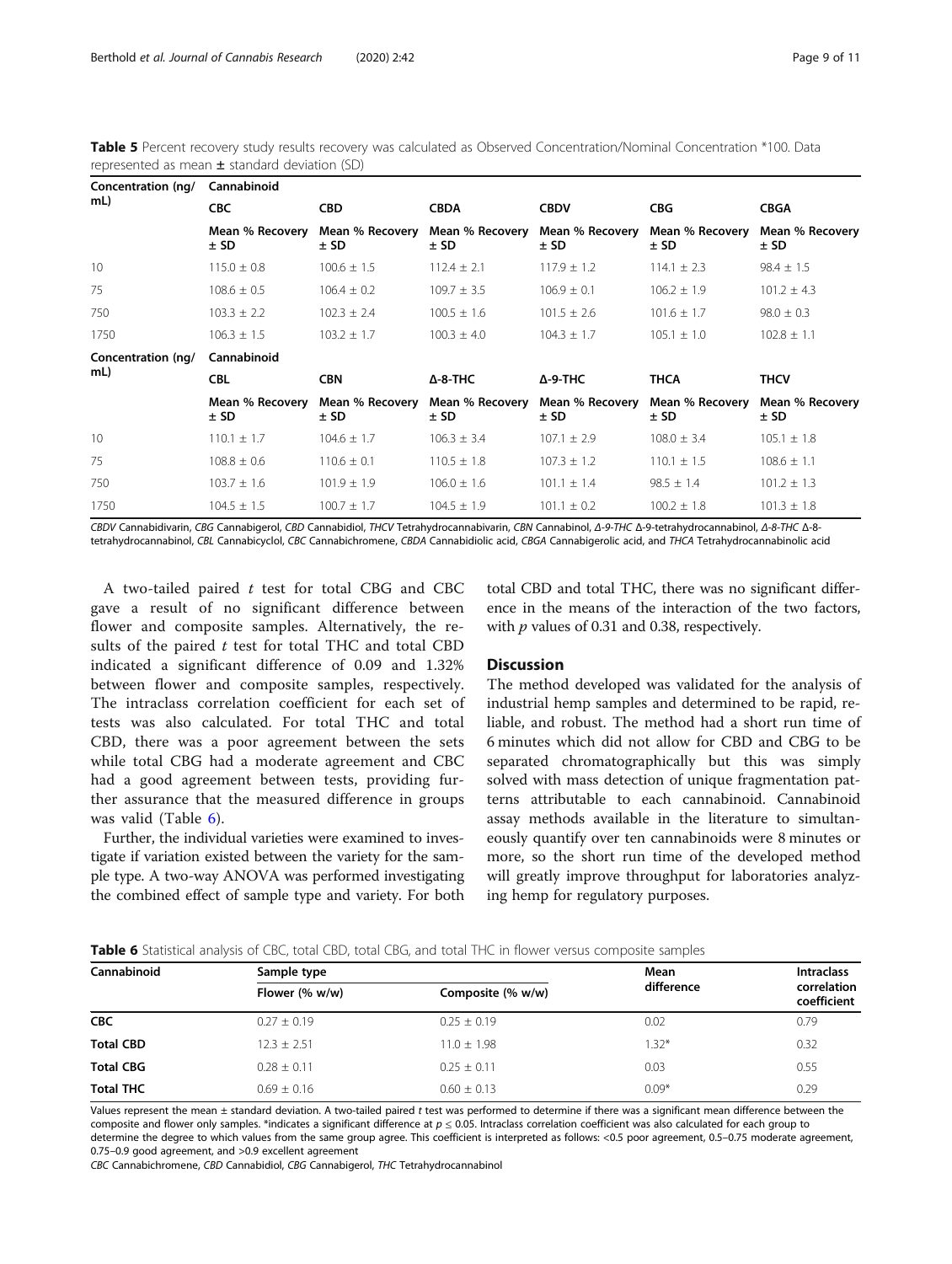As an LC method, the acidic and neutral cannabinoids are quantified individually and total THC must be calculated after analysis. For this project, that was important in order to be able to investigate and define the concentration of acidic and neutral compounds separately in the plant over time (Yang et al. [2020\)](#page-10-0). But in the regulatory setting, where only total THC needs to be reported, GC methods will calculate this value in the detector because as the sample is heated the acidic compounds are converted to their neutral form.

When considering detection methods, MS is sensitive and selective which is ideal when monitoring many compounds that are similar in structure and mass, as is the case with phytocannabinoids in hemp (Nie et al. [2019\)](#page-10-0), but thus requires samples to be diluted extensively prior to analysis. This method can detect cannabinoids at a level of 0.005% on a dry weight basis. Other detection systems, such as UV or DAD are not as sensitive and selective but allow for higher concentrations of analytes to be injected for analysis which may decrease sample preparation time (Wang et al. [2016;](#page-10-0) Vaclavik et al. [2019;](#page-10-0) Zivovinovic et al. [2018\)](#page-10-0).

Other countries have designated standard equipment and methods for the determination of total THC in industrial hemp (Industrial Hemp Technical Manual [2004](#page-10-0)). As it stands, the United States has not selected a standard method but studies have already indicated that cannabinoid test results are inconsistent between laboratories (Jikomes and Zoorob [2018\)](#page-10-0). Therefore, it is imperative that standard methods be suggested to decrease the potential for variation between results.

In addition to the variability that may exist between laboratories and testing methods, there is also the potential for variability when considering how plants are sampled. The results of this study show that there is the potential for significant differences in cannabinoid content based on which plant part is sampled. A decrease in 0.09% w/w of total THC was seen between a flower sample and a 15-cm composite sample. As the margin for error when it comes to a crop being legal or illegal at the federal level is very slim, these results are important to consider when drafting sampling guidelines for industrial hemp crops. If the process of sampling is not standardized, the same crop could test above or below the legal threshold based on the manner in which the crop was sampled. In this study, only one length (15 cm) was investigated, so future studies would consider various lengths to see how to dilute a flower sample becomes as more leaf and stem biomass is added. Environmental factors such as soil quality, geographical location, temperature, and rainfall, among others, could also be influential in the development of cannabinoids so only sampling 26 plants grown in the same area is insufficient. Further studies could examine plants grown in various regions to determine if the difference between flower only and composite samples prevails. Also, this study only examined three CBD-type hemp varieties, but in the future, this research could be expanded to include fiber, grain, and dual-purpose industrial hemp varieties.

Though sample analysis and sample type differences may seem insignificant when considered individually, when combined, there is the possibility of significant legal and economic ramifications.

#### **Conclusions**

From a regulatory perspective, these results indicate that the way industrial hemp samples are taken and analyzed may influence the legality of a crop. To determine the relative difference, the percent change was calculated using the formula:

# Percent Change  $=$   $(Mean$  difference/Overall mean $)*100$

For total CBD, the percent change was 11% and for total THC the percent change was 14% between sampling types. When this is added to the uncertainty of the method, which was calculated to be 9%, there is an opportunity for a 23% difference in total THC. This has the potential to influence whether crop tests as industrial hemp or cannabis. As any industrial hemp crop testing over the legal limit must be destroyed, the consequences of having a significant deal of variation in sampling and analysis are substantial. When considering the many factors involved that could influence the testing results for industrial hemp and with the threshold for legality being so low, descriptive and strict sampling and testing methods must be defined in order to standardize and achieve consistent results.

#### Abbreviations

11-nor-9-COOH-Δ-9-THC-D9: 11-nor-9-carboxy-Δ-9-THC-D9; Δ-8-THC: Delta-8 tetrahydrocannabinol;; Δ-9-THC: Delta-9-tetrahydrocannabinol; Δ-9-THC-D3: Delta-9-tetrahydrocannabinol-D3; AOAC SMPR: Association of Official Analytical Chemists Standard Method Performance Requirements; CBC: Cannabichromene; CBD: Cannabidiol; CBDA: Cannabidiolic acid; CBDV: Cannabidivarin; CBG: Cannabigerol; CBGA: Cannabigerolic acid; CBL: Cannabicyclol; CBN: Cannabinol; ChBL: Cherry Blossom; CS: Calibration standards; CT1: Cherry x T1; CW: Cherry Wine; GC: Gas chromatography; ICH: International Council for Harmonization; IS: Internal Standard; LC: Liquid chromatography; QC: Quality control; THCA: Δ-9-Tetrahydrocannabinolic acid; THCV: Tetrahydrocannabivarin; UF/IFAS: University of Florida's Institute of Food and Agricultural Science; UPLC-MS/MS: Ultra-performance liquid chromatography-tandem mass spectrometry; USDA: United States Department of Agriculture

#### Acknowledgements

The authors would like to acknowledge Dr. Bonnie A. Avery for initiating involvement in the Industrial Hemp Pilot Project. The authors gratefully acknowledge Jerry Fankhauser for providing logistics support and Aaron Reyes for his support in sample preparation.

#### Authors' contributions

ECB drafted the manuscript, acquired sample data, and performed data analysis. RY and JHF cultivated, dried, and ground samples for analysis. AS,